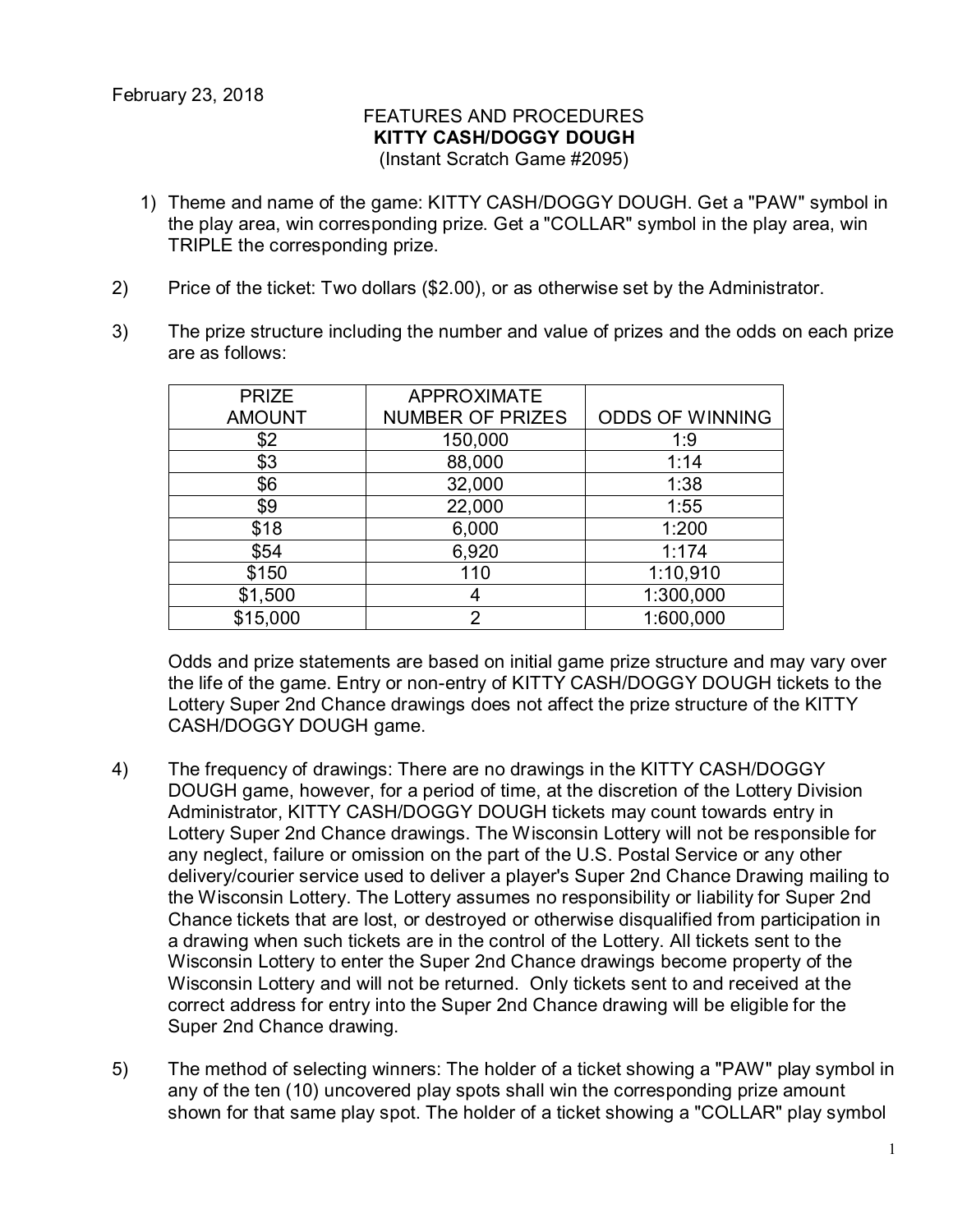in any of the ten (10) uncovered play spots shall win three (3) times the corresponding prize amount shown for that same play spot.

- 6) The method of making payment to winners:
	- A. Submission of the original ticket (not a copy), as provided below, shall be the sole method of claiming a prize.
	- B. Payment of prizes under six hundred dollars (\$600) may be made by presenting the ticket for validation and payment to any Wisconsin Lottery retailer.
	- C. The original winning ticket must be signed by a single human being. For-profit and non-profit entities, trusts, and other non-human beings are not eligible to play or claim a prize in this game. Payment of any prize totaling five hundred thousand, nine hundred ninety-nine dollars (\$500,999) or less may be made by either 1) signing the back of the original winning ticket, completing a Lottery claim form and presenting it in person to any Lottery office for validation and payment by the claim deadline under section 6(G), or 2) by signing the back of the original winning ticket, completing a Lottery claim form and mailing it for validation and payment to Lottery Headquarters in Madison. If claiming a prize by mail, the original winning ticket and Lottery claim form must be mailed to Lottery Headquarters in Madison in a properly addressed envelope with the postage duly prepaid by the claim deadline under section 6(G). Payment of any prize totaling five hundred and one thousand dollars (\$501,000) or more must be made by signing the back of the original winning ticket, completing a Lottery claim form and presenting it in person to the Lottery Headquarters in Madison for validation and payment by the claim deadline under section 6(G). Personal appearance may be waived at the Lottery Division Administrator's sole discretion.
	- D. Tickets are void if stolen, unissued, mutilated, altered, counterfeit, or otherwise fail validation tests. The Lottery at its sole discretion reserves the right to pay any mutilated ticket based upon the facts and circumstances of the particular claim. Such action by the Lottery is final and non-reviewable.
	- E. Tickets are void if misprinted. "Misprinted" means any mistake or difference from the original ticket or game specifications of any kind in the printing, manufacturing, packaging or other processing related to the production or distribution of the ticket caused by the raw materials, processes or handling of the ticket until its ultimate sale to the consumer/player. "Misprinted" includes but is not limited to the tickets being unreadable, misregistered, defective, or multiply printed. Also, "misprinted" includes errors in the computer software, computer hardware, code or programming of the game regardless of whether the errors were imbedded or caused by human action relating to any of the matters mentioned in this paragraph. The Lottery at its sole discretion reserves the right to pay any such "misprinted" ticket based upon the facts and circumstances of the particular claim. Such action by the Lottery is final and non-reviewable.
	- F. All tickets sent to the Wisconsin Lottery for the purpose of redemption become property of the Lottery and will not be returned.